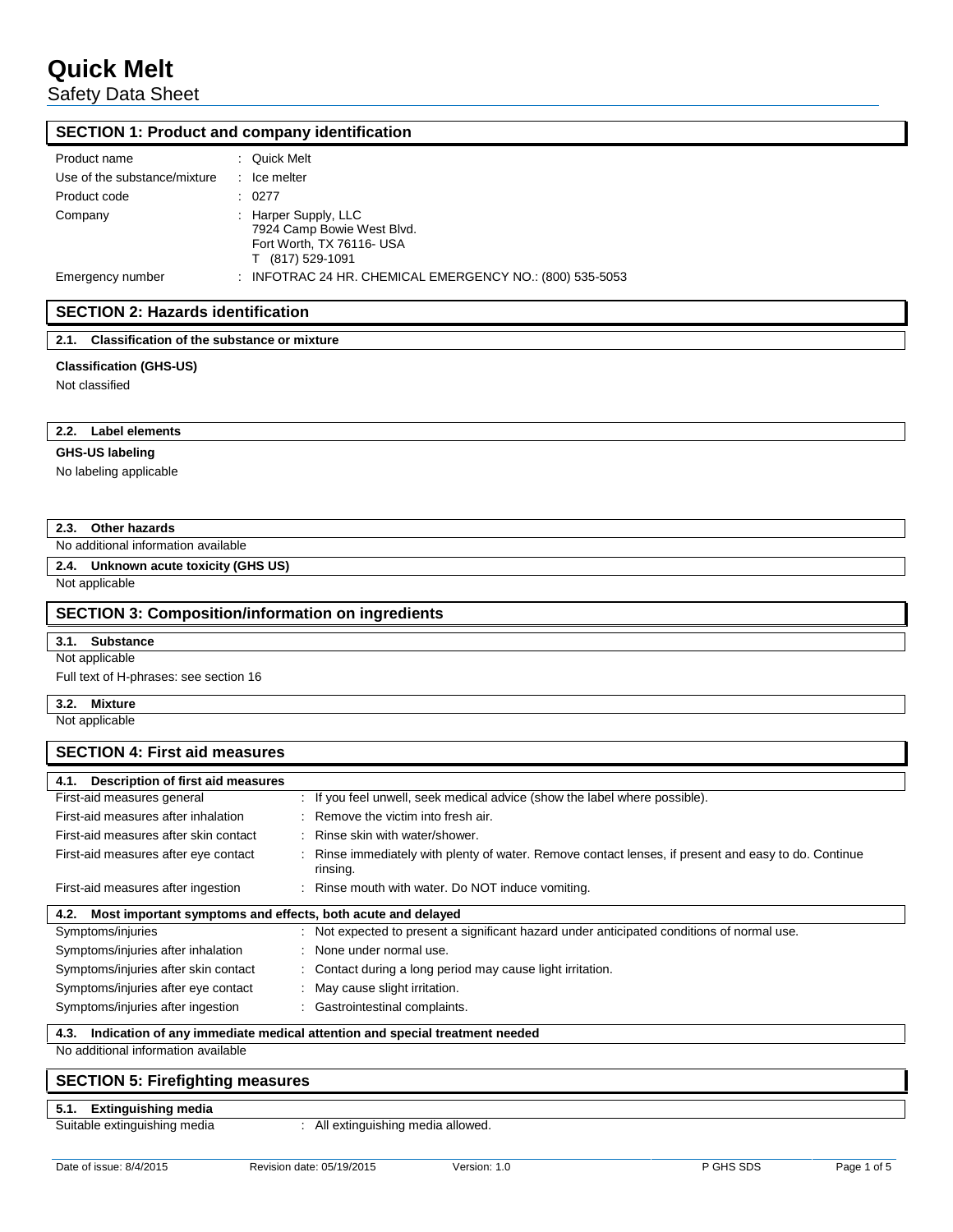Safety Data Sheet

| 5.2. Special hazards arising from the substance or mixture                   |                                                                                                                                                                                                                                                                     |  |  |  |  |  |
|------------------------------------------------------------------------------|---------------------------------------------------------------------------------------------------------------------------------------------------------------------------------------------------------------------------------------------------------------------|--|--|--|--|--|
| Reactivity                                                                   | : Upon combustion: CO and CO2 are formed.                                                                                                                                                                                                                           |  |  |  |  |  |
| 5.3. Advice for firefighters                                                 |                                                                                                                                                                                                                                                                     |  |  |  |  |  |
| Firefighting instructions                                                    | : Exercise caution when fighting any chemical fire. Use water spray or fog for cooling exposed<br>containers. Take account of environmentally hazardous firefighting water.                                                                                         |  |  |  |  |  |
| Protection during firefighting                                               | : Do not enter fire area without proper protective equipment, including respiratory protection.                                                                                                                                                                     |  |  |  |  |  |
| <b>SECTION 6: Accidental release measures</b>                                |                                                                                                                                                                                                                                                                     |  |  |  |  |  |
| 6.1. Personal precautions, protective equipment and emergency procedures     |                                                                                                                                                                                                                                                                     |  |  |  |  |  |
| General measures                                                             | : Isolate from fire, if possible, without unnecessary risk.                                                                                                                                                                                                         |  |  |  |  |  |
| 6.1.1. For non-emergency personnel                                           |                                                                                                                                                                                                                                                                     |  |  |  |  |  |
| Protective equipment                                                         | : Protective goggles. Gloves. Protective clothing.                                                                                                                                                                                                                  |  |  |  |  |  |
| Emergency procedures                                                         | Evacuate unnecessary personnel. Avoid contact with skin, eyes and clothing. Ventilate spillage area.                                                                                                                                                                |  |  |  |  |  |
| 6.1.2. For emergency responders                                              |                                                                                                                                                                                                                                                                     |  |  |  |  |  |
| Protective equipment                                                         | : Equip cleanup crew with proper protection.                                                                                                                                                                                                                        |  |  |  |  |  |
| Emergency procedures                                                         | : Stop leak if safe to do so. Stop release. Ventilate area.                                                                                                                                                                                                         |  |  |  |  |  |
| 6.2. Environmental precautions                                               |                                                                                                                                                                                                                                                                     |  |  |  |  |  |
| Avoid release to the environment. Prevent entry to sewers and public waters. |                                                                                                                                                                                                                                                                     |  |  |  |  |  |
| Methods and material for containment and cleaning up<br>6.3.                 |                                                                                                                                                                                                                                                                     |  |  |  |  |  |
| For containment                                                              | Contain released substance, pump into suitable containers.                                                                                                                                                                                                          |  |  |  |  |  |
| Methods for cleaning up                                                      | : This material and its container must be disposed of in a safe way, and as per local legislation.                                                                                                                                                                  |  |  |  |  |  |
| Reference to other sections<br>6.4.                                          |                                                                                                                                                                                                                                                                     |  |  |  |  |  |
| No additional information available                                          |                                                                                                                                                                                                                                                                     |  |  |  |  |  |
| <b>SECTION 7: Handling and storage</b>                                       |                                                                                                                                                                                                                                                                     |  |  |  |  |  |
| 7.1. Precautions for safe handling                                           |                                                                                                                                                                                                                                                                     |  |  |  |  |  |
| Precautions for safe handling                                                | Comply with the legal requirements. Do not handle until all safety precautions have been read and<br>understood. Use personal protective equipment as required. Do not eat, drink or smoke when using<br>this product. Do not get in eyes, on skin, or on clothing. |  |  |  |  |  |
| Hygiene measures                                                             | : Wash thoroughly after handling. Wash contaminated clothing before reuse.                                                                                                                                                                                          |  |  |  |  |  |
| 7.2. Conditions for safe storage, including any incompatibilities            |                                                                                                                                                                                                                                                                     |  |  |  |  |  |
| Technical measures                                                           | : Comply with applicable regulations.                                                                                                                                                                                                                               |  |  |  |  |  |
| Storage conditions                                                           | : Keep container closed when not in use.                                                                                                                                                                                                                            |  |  |  |  |  |
| Incompatible products                                                        | : Oxidizing agent.                                                                                                                                                                                                                                                  |  |  |  |  |  |
| Storage area                                                                 | Meet the legal requirements. Store in a cool area. Store in a well-ventilated place.                                                                                                                                                                                |  |  |  |  |  |
| Special rules on packaging                                                   | : meet the legal requirements.                                                                                                                                                                                                                                      |  |  |  |  |  |
|                                                                              |                                                                                                                                                                                                                                                                     |  |  |  |  |  |

## **SECTION 8: Exposure controls/personal protection**

### **8.1. Control parameters**

No additional information available

# **8.2. Exposure controls**

: Use appropriate personal protective equipment when risk assessment indicates this is necessary. Safety glasses.



## **SECTION 9: Physical and chemical properties**

# **9.1. Information on basic physical and chemical properties**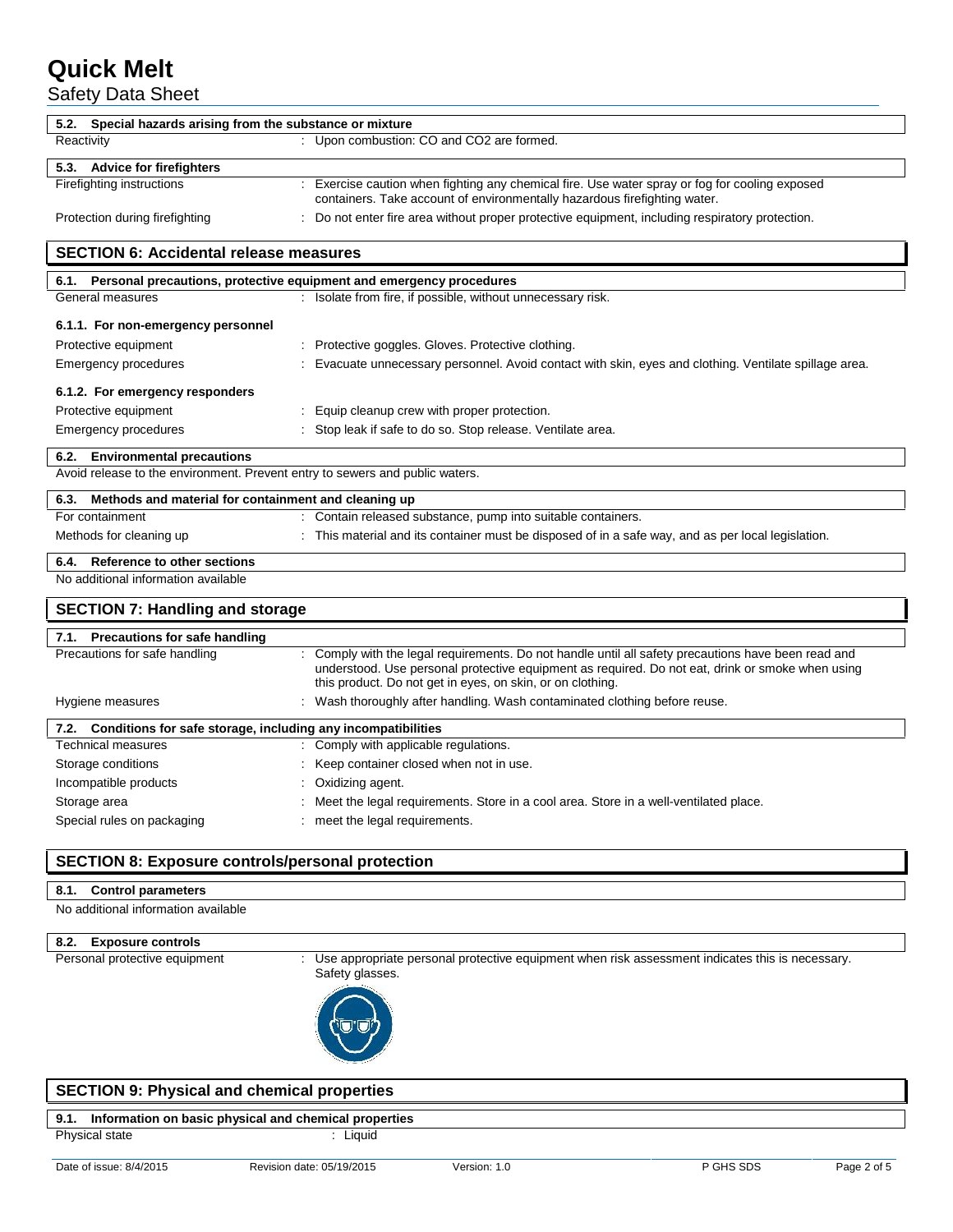Safety Data Sheet

| Appearance                                  | Slightly hazy, blue liquid. |
|---------------------------------------------|-----------------------------|
| Odor                                        | No odor                     |
| Odor threshold                              | No data available           |
| рH                                          | $10 - 11$                   |
| Melting point                               | No data available           |
| Freezing point                              | No data available           |
| Boiling point                               | No data available           |
| Flash point                                 | > 200 °F Closed Cup         |
| Relative evaporation rate (butyl acetate=1) | No data available           |
| Flammability (solid, gas)                   | No data available           |
| <b>Explosion limits</b>                     | No data available           |
| <b>Explosive properties</b>                 | No data available           |
| Oxidizing properties                        | No data available           |
| Vapor pressure                              | No data available           |
| Relative density                            | No data available           |
| Relative vapor density at 20 °C             | No data available           |
| Specific gravity / density                  | $1.28$ g/ml                 |
| Solubility                                  | Soluble in water.           |
| Log Pow                                     | No data available           |
| Log Kow                                     | No data available           |
| Auto-ignition temperature                   | No data available           |
| Decomposition temperature                   | No data available           |
| Viscosity                                   | No data available           |
| Viscosity, kinematic                        | No data available           |
| Viscosity, dynamic                          | No data available           |
| VOC content                                 | $:$ < 1 %                   |

# **SECTION 10: Stability and reactivity**

## **10.1. Reactivity**

Upon combustion: CO and CO2 are formed.

## **10.2. Chemical stability**

# No additional information available

## **10.3. Possibility of hazardous reactions**

Refer to section 10.1 on Reactivity.

## **10.4. Conditions to avoid**

No additional information available

## **10.5. Incompatible materials**

## No additional information available

## **10.6. Hazardous decomposition products**

**11.1. Information on toxicological effects**

Under normal conditions of storage and use, hazardous decomposition products should not be produced.

# **SECTION 11: Toxicological information**

| Acute toxicity                    | Not classified<br>٠.        |
|-----------------------------------|-----------------------------|
| Skin corrosion/irritation         | Not classified<br>٠.        |
|                                   | pH: 10 - 11                 |
| Serious eye damage/irritation     | : Not classified            |
|                                   | pH: 10 - 11                 |
| Respiratory or skin sensitization | $\therefore$ Not classified |
| Germ cell mutagenicity            | $\therefore$ Not classified |
| Carcinogenicity                   | $\therefore$ Not classified |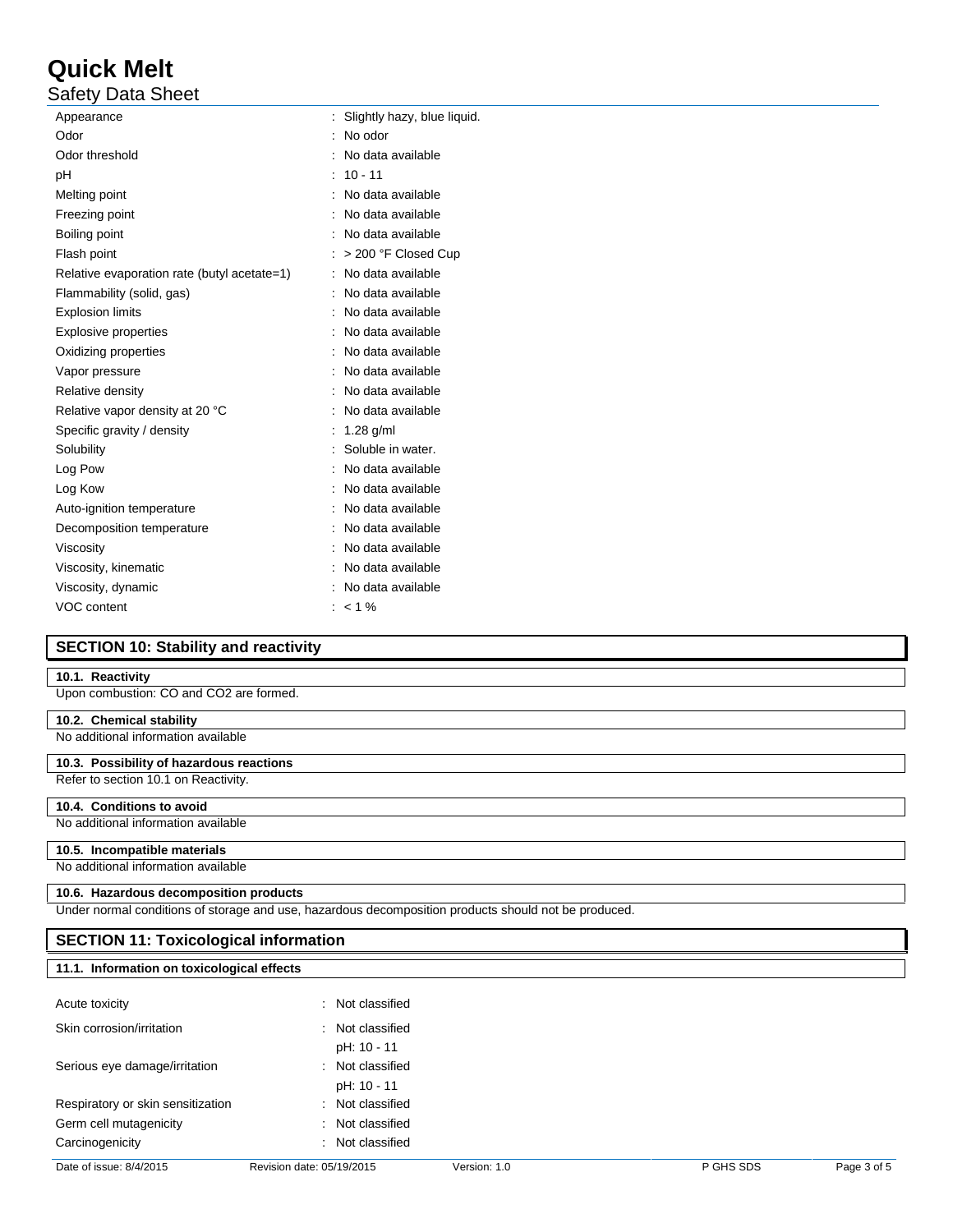# Safety Data Sheet

| Reproductive toxicity<br>Specific target organ toxicity (single exposure) | Not classified<br>Not classified                           |
|---------------------------------------------------------------------------|------------------------------------------------------------|
| Specific target organ toxicity (repeated<br>exposure)                     | Not classified                                             |
| Aspiration hazard                                                         | : Not classified                                           |
| Symptoms/injuries after inhalation                                        | : None under normal use.                                   |
| Symptoms/injuries after skin contact                                      | : Contact during a long period may cause light irritation. |
| Symptoms/injuries after eye contact                                       | : May cause slight irritation.                             |
| Symptoms/injuries after ingestion                                         | : Gastrointestinal complaints.                             |

## **SECTION 12: Ecological information**

#### **12.1. Toxicity**

No additional information available

#### **12.2. Persistence and degradability**

# No additional information available **12.3. Bioaccumulative potential**

No additional information available

### **SECTION 13: Disposal considerations**

## **13.1. Waste treatment methods**

Waste disposal recommendations : Dispose in a safe manner in accordance with local/national regulations.

### **SECTION 14: Transport information**

#### **Department of Transportation (DOT)**

## In accordance with DOT : Not regulated for transport

**Additional information**

: No supplementary information available.

**ADR**

No additional information available

### **Transport by sea**

No additional information available

#### **Air transport**

No additional information available

#### **SECTION 15: Regulatory information**

All components of this product are listed, or excluded from listing, on the United States Environmental Protection Agency Toxic Substances Control Act (TSCA) inventory.

This product or mixture does not contain a toxic chemical or chemicals in excess of the applicable de minimis concentration as specified in 40 CFR §372.38(a) subject to the reporting requirements of section 313 of Title III of the Superfund Amendments and Reauthorization Act of 1986 and 40 CFR Part 372.

California Proposition 65 - This product contains, or may contain, trace quantities of a substance(s) known to the state of California to cause cancer and/or reproductive toxicity

#### **SECTION 16: Other information**

Training advice : Normal use of this product shall imply use in accordance with the instructions on the packaging.